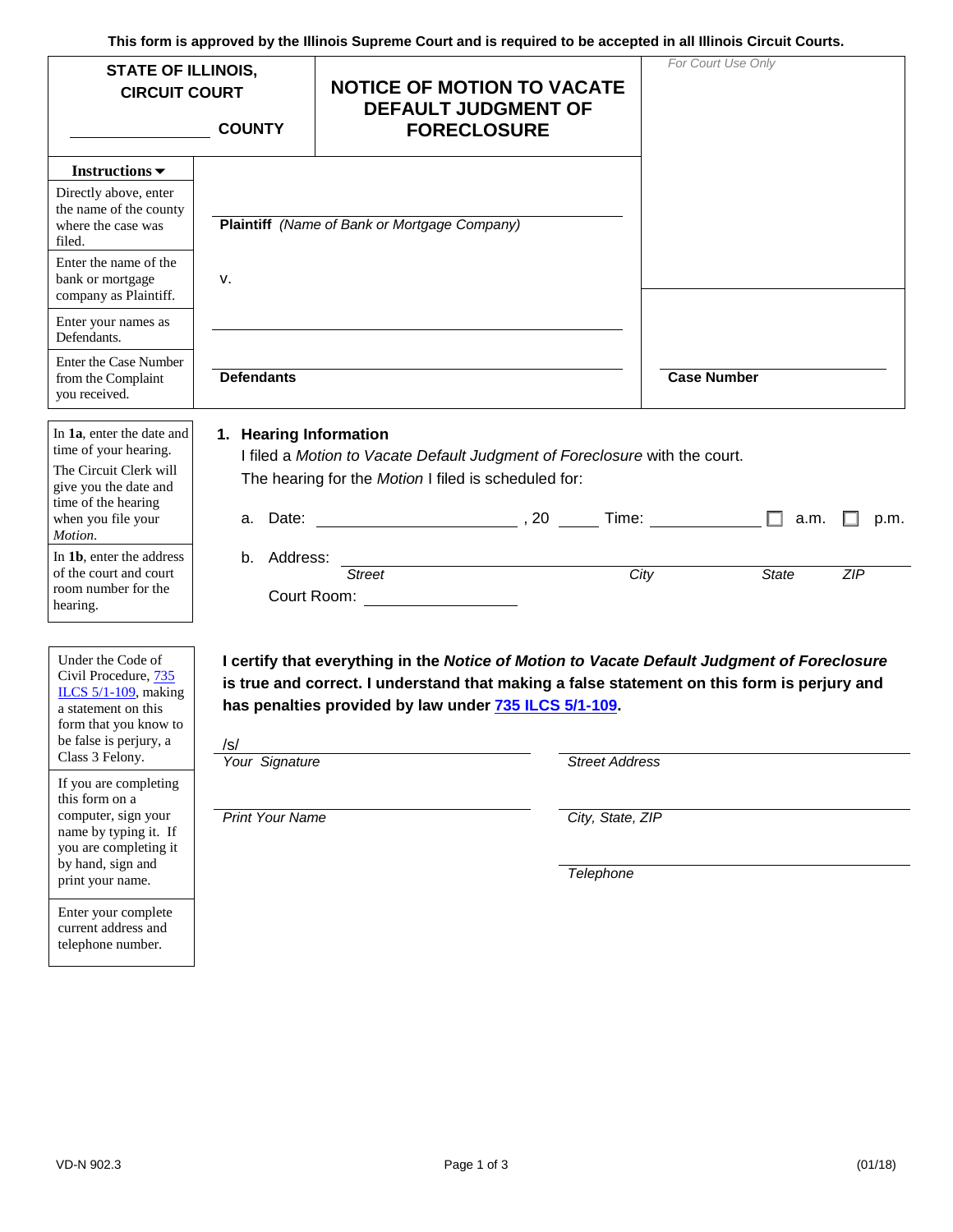## **PROOF OF DELIVERY**

| In 1a, enter the name,<br>mailing address, and<br>email address of the<br>party or lawyer to<br>whom you sent the<br>document.<br>In 1b, check the box to | 1. | a. | I sent this document:<br>To:<br>Name: | First                                                                        |                                   | Middle                                                     |      | Last                                                                         |            |
|-----------------------------------------------------------------------------------------------------------------------------------------------------------|----|----|---------------------------------------|------------------------------------------------------------------------------|-----------------------------------|------------------------------------------------------------|------|------------------------------------------------------------------------------|------------|
| show how you sent the                                                                                                                                     |    |    | Address:                              |                                                                              |                                   |                                                            |      |                                                                              |            |
| document, and fill in                                                                                                                                     |    |    |                                       | Street, Apt #                                                                |                                   |                                                            | City | <b>State</b>                                                                 | <b>ZIP</b> |
| any other information                                                                                                                                     |    |    | Email address:                        |                                                                              |                                   |                                                            |      |                                                                              |            |
| required on the blank<br>lines.                                                                                                                           |    |    |                                       |                                                                              |                                   |                                                            |      |                                                                              |            |
| <b>CAUTION:</b> If the                                                                                                                                    |    | b. | By:                                   |                                                                              | Personal hand delivery            |                                                            |      |                                                                              |            |
| other party does not                                                                                                                                      |    |    |                                       |                                                                              |                                   |                                                            |      | Regular, First-Class Mail, put into the U.S. Mail with postage paid at:      |            |
| have a lawyer, you may<br>send the document by                                                                                                            |    |    |                                       |                                                                              |                                   |                                                            |      |                                                                              |            |
| email only if the other                                                                                                                                   |    |    |                                       |                                                                              | Address of Post Office or Mailbox |                                                            |      |                                                                              |            |
| party has listed their                                                                                                                                    |    |    |                                       |                                                                              |                                   | Third-party commercial carrier, with delivery paid for at: |      |                                                                              |            |
| email address on a<br>court document.                                                                                                                     |    |    |                                       |                                                                              |                                   |                                                            |      |                                                                              |            |
|                                                                                                                                                           |    |    |                                       |                                                                              |                                   | Name (for example, FedEx or UPS) and office address        |      |                                                                              |            |
|                                                                                                                                                           |    |    |                                       |                                                                              |                                   |                                                            |      | The court's electronic filing manager (EFM) or an approved electronic filing |            |
|                                                                                                                                                           |    |    |                                       |                                                                              | service provider (EFSP)           |                                                            |      |                                                                              |            |
|                                                                                                                                                           |    |    |                                       |                                                                              |                                   | Email (not through an EFM or EFSP)                         |      |                                                                              |            |
|                                                                                                                                                           |    |    |                                       |                                                                              | Mail from a prison or jail at:    |                                                            |      |                                                                              |            |
|                                                                                                                                                           |    |    |                                       |                                                                              |                                   |                                                            |      |                                                                              |            |
| In c, fill in the date and                                                                                                                                |    |    |                                       | Name of prison or jail                                                       |                                   |                                                            |      |                                                                              |            |
| time that you sent the                                                                                                                                    |    | C. | On:                                   |                                                                              |                                   |                                                            |      |                                                                              |            |
| document.                                                                                                                                                 |    |    | Date                                  |                                                                              |                                   |                                                            |      |                                                                              |            |
|                                                                                                                                                           |    |    | At:                                   | Time                                                                         | a.m.                              | p.m.                                                       |      |                                                                              |            |
| In 2, if you sent the                                                                                                                                     |    |    |                                       |                                                                              |                                   |                                                            |      |                                                                              |            |
| document to more than                                                                                                                                     | 2. |    | I sent this document:                 |                                                                              |                                   |                                                            |      |                                                                              |            |
| 1 party or lawyer, fill in<br>a, b, and c. Otherwise                                                                                                      |    |    |                                       |                                                                              |                                   |                                                            |      |                                                                              |            |
| leave 2 blank.                                                                                                                                            |    | a. | To:                                   |                                                                              |                                   |                                                            |      |                                                                              |            |
|                                                                                                                                                           |    |    | Name:                                 |                                                                              |                                   |                                                            |      |                                                                              |            |
|                                                                                                                                                           |    |    |                                       | First                                                                        |                                   | Middle                                                     |      | Last                                                                         |            |
|                                                                                                                                                           |    |    | Address:                              | Street, Apt #                                                                |                                   |                                                            | City | <b>State</b>                                                                 | <b>ZIP</b> |
|                                                                                                                                                           |    |    | Email address:                        |                                                                              |                                   |                                                            |      |                                                                              |            |
|                                                                                                                                                           |    |    |                                       |                                                                              |                                   |                                                            |      |                                                                              |            |
|                                                                                                                                                           |    | b. | By:                                   |                                                                              | Personal hand delivery            |                                                            |      |                                                                              |            |
|                                                                                                                                                           |    |    |                                       |                                                                              |                                   |                                                            |      | Regular, First-Class Mail, put into the U.S. Mail with postage paid at:      |            |
|                                                                                                                                                           |    |    |                                       |                                                                              |                                   |                                                            |      |                                                                              |            |
|                                                                                                                                                           |    |    |                                       |                                                                              | Address of Post Office or Mailbox |                                                            |      |                                                                              |            |
|                                                                                                                                                           |    |    |                                       | Third-party commercial carrier, with delivery paid for at:                   |                                   |                                                            |      |                                                                              |            |
|                                                                                                                                                           |    |    |                                       |                                                                              |                                   | Name (for example, FedEx or UPS) and office address        |      |                                                                              |            |
|                                                                                                                                                           |    |    |                                       | The court's electronic filing manager (EFM) or an approved electronic filing |                                   |                                                            |      |                                                                              |            |
|                                                                                                                                                           |    |    |                                       |                                                                              | service provider (EFSP)           |                                                            |      |                                                                              |            |
|                                                                                                                                                           |    |    |                                       |                                                                              |                                   | Email (not through an EFM or EFSP)                         |      |                                                                              |            |
|                                                                                                                                                           |    |    |                                       |                                                                              | Mail from a prison or jail at:    |                                                            |      |                                                                              |            |
|                                                                                                                                                           |    |    |                                       |                                                                              |                                   |                                                            |      |                                                                              |            |

*Name of prison or jail*